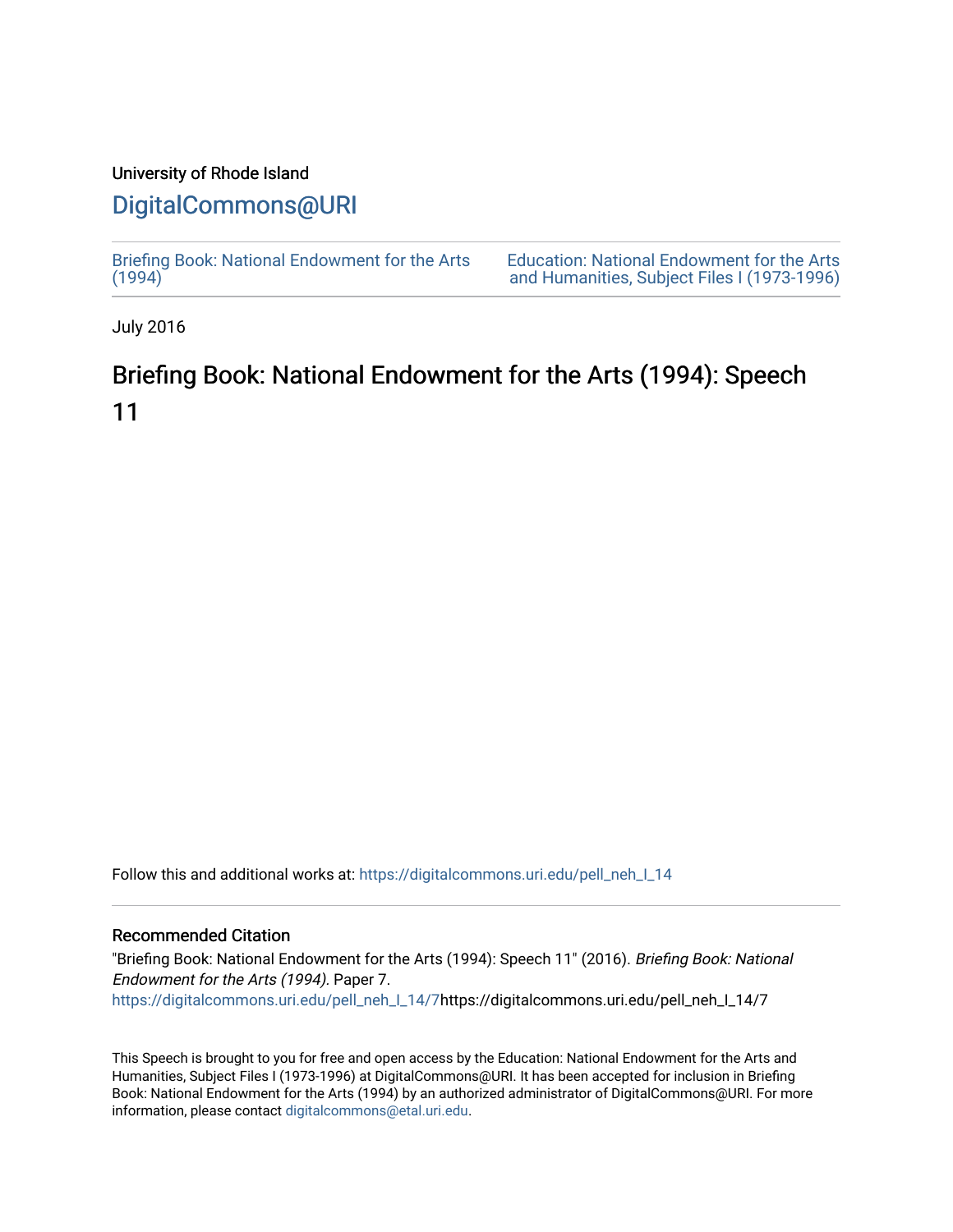#### **TALKING POINTS RE: WALKER INSTITUTE**

o The Walker Art Center was founded in 1879 and is widely recognized as one of the finest and most important arts organizations in the U.S. and the most prestigious cultural institution in Minnesota. The Walker showcases an outstanding collection of contemporary American art and has a long history of commitment to presenting quality performing arts that would otherwise be unavailable to the citizens of the region. Recent seasons have featured the works of such noted artists as Phillip Glass, Meredith Monk, the Kronos Quartet. Included in the Walker's 1993-4 season were performances in contemporary dance, music and theater, including family programs, professional workshops, master classes, panels and post-performance discussions. Programs at the Walker are often presented in collaboration with other organizations, including the College of St. Catherine, the University of Minnesota.

o The NEA awarded a matching grant for \$104,500 to the Walker Art Center in Minneapolis, Minnesota to support a season of more than 100 performing arts events. On March 5, 1994, the Walker presented the work of artist Ron Athey. Athey's work is a commentary on the anxiety surrounding the AIDS epidemic. The performance included a ritual body mortification using sharp instruments and blotting of the cuts that were made with towels. No blood dripped from the towels onto audience members.